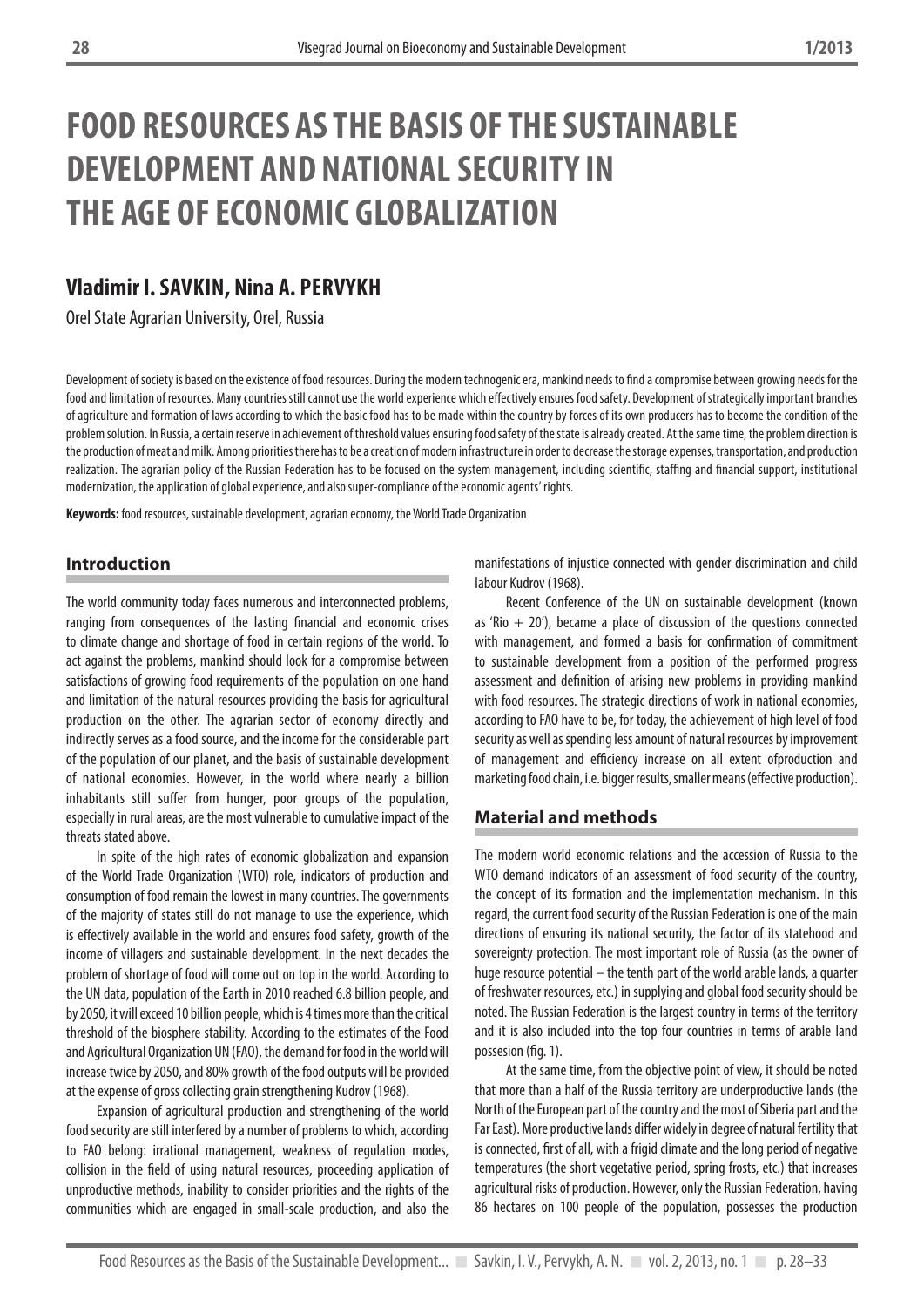

potential of required amount of high quality food resources.

In this regard, further in discussion of results we use economic comparisons of the international complex economic and statistic factors, directed on comparison of their natural and value terms over the various countries (The official website of The Ministry...., 2012). All this is carried out due to objective studying of levels, structure and tendencies of economic development of the different countries, which allows opening reserves of production and its efficiency in the Russian Federation.

#### **Results and discussion**

Program documents of agricultural development in the Russian Federation (The State program for the development of agriculture and regulation of the markets of agricultural production, raw materials and food for 2008–2012; The State program for the development of agriculture and regulations of the markets of agricultural production, raw materials and food for 2013– 2020) provide for increasing (in the mid-term perspective significantly) the share of Russia in the world balance of the food: grains, oil-bearing crops, sugar, fowl, pork (The official website of The Ministry...., 2012). However, the essential change in the agrarian policy, in the mechanism of distribution of financial resources and in the constructive justification of foreign economic activity is necessary for this purpose.

It is possible to consider grain and products of its processing, beef and poultry meat, and also milk, as main food resources providing contribution to national security. Certainly, there are considerable gradations of priorities of one or another product within national economies (Japan – rice and seafood, Nordic countries – seafood, etc.). That is connected with mentality and the established traditions.

Sustainable development of strategically important branches of agriculture has to become the condition of the problem solution for ensuring food security on one hand, which means the increase in volumes and specific weight of domestic production in the total amount of commodity resources of the country,

and on the other hand, the formation of laws according to which the basic food has to be made within the country by forces of its own producers. The realities of our time show that the leading countries of the world manage to do it (fig. 2, 3 and 4).

China, the USA and India are the world leaders in production of grain; China, the USA and Russia are the leaders in production of beef and poultry meat; the USA, India, Russia and China are the leaders in milk production. However, the food security of the countries is defined not only by gross production of any given products, but also by the ratio of its own production and the import share.

According to The doctrine of food security of the Russian Federation, approved by the Decree of the President No. 120 of January 30, 2010 for an assessment of the food security condition, the following notions are used as criteria: the specific weight of domestic agricultural, fish production and food production in the total



Figure 2 Production of grain by the biggest countries in terms of area in mil.t Source: Savkin and Proka, 2012

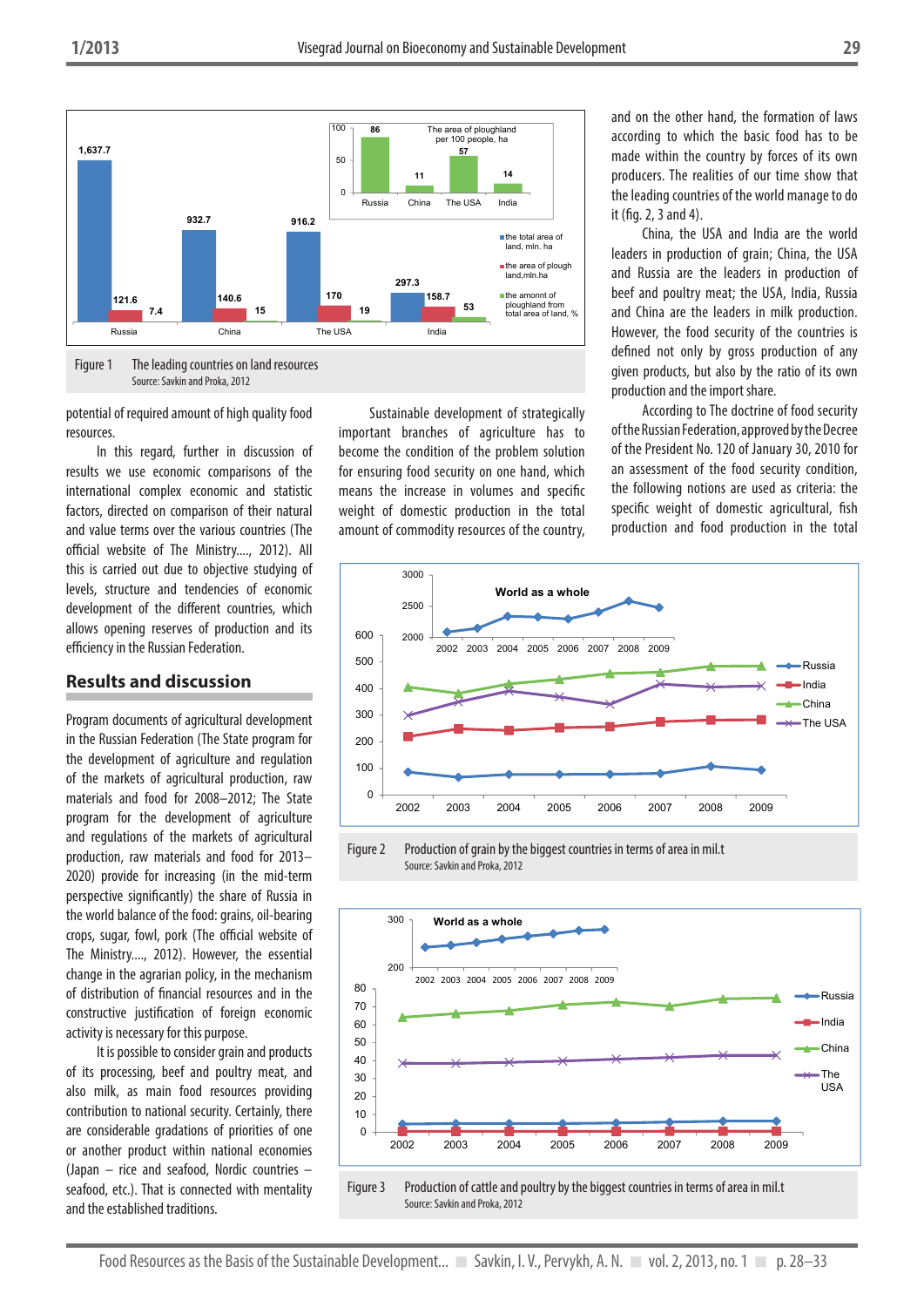





Figure 5 Threshold values in % of food productions from the requirement ensuring food safety of the Russian Federation



Figure 6 The state of food security in the Russian Federation in terms of the main resources, 2010 Source: Savkin and Proka, 2012

amount of commodity resources (taking into account carryover storage), domestic market of the corresponding products, having threshold values taken into account (The official site of the President..., 2012) (fig. 5).

For domestic (the Russian Federation) manufactures of products, these standard parameters are an imperative, and their achievement has to be based on programs of development of separate branches with definition

of terms, volumes and funding sources, directing the modernization of economy.

Measures of the current state support of domestic producers are based on the results of carried-out monitoring of the food security condition in the country and in the regions, including 335 indicators. The information system of food balances, created by the Ministry of Agriculture of the Russian Federation is the basis for an assessment of the food safety and domestic market conditions in the circumstances of participation of the country in the WTO. In Russia, certain reserves in achievement of threshold values for ensuring food safety of the main food products (fig. 6) are created for the last years.

It should be noted that the essential progress in crops growing branch allowed the country not only to provide for its own needs for grain, but also to enter the world market with this strategic resource. In 2009–2010 agricultural year, grain export made 18.275 million tons from Russia, and in 2011–2012 by certain estimates, more than 20 million tons will be taken out from Russia and sold abroad. At the same time it is necessary to consider production of grain as the basis for the domestic animal husbandry development, moreover, the Russian Federation is only close to the threshold values in this direction (meat:  $2010 - 72,6\%$ ; milk: 2010 – 80%), characterizing food security of the country.

Volumes and structure of production, consumption and the size of self-sufficiency of the main food stuff play an important role in definition of priorities for food security. Domestic food resources need to be considered, first of all, from a position of their priority consumption by own population, and also utilization in domestic sectors of the industry for the purposes of manufacturing bigger added value products. In this regard, the most objective criterion, characterizing both national food security and the population standard of living, is consumption of the main foodstuff per capita (fig. 7).

As for today, the acute problems of the agricultural production development in the Russian Federation demand formation of the whole complex of the actions, capable to provide the increase in the production of qualitative and cheap food resources. The solving of these problems efines the food safety of the country. As the main food resources, providing sustainable development of the national economy and its national security, we can consider grain (grain products), meat and meat products, milk and dairy products.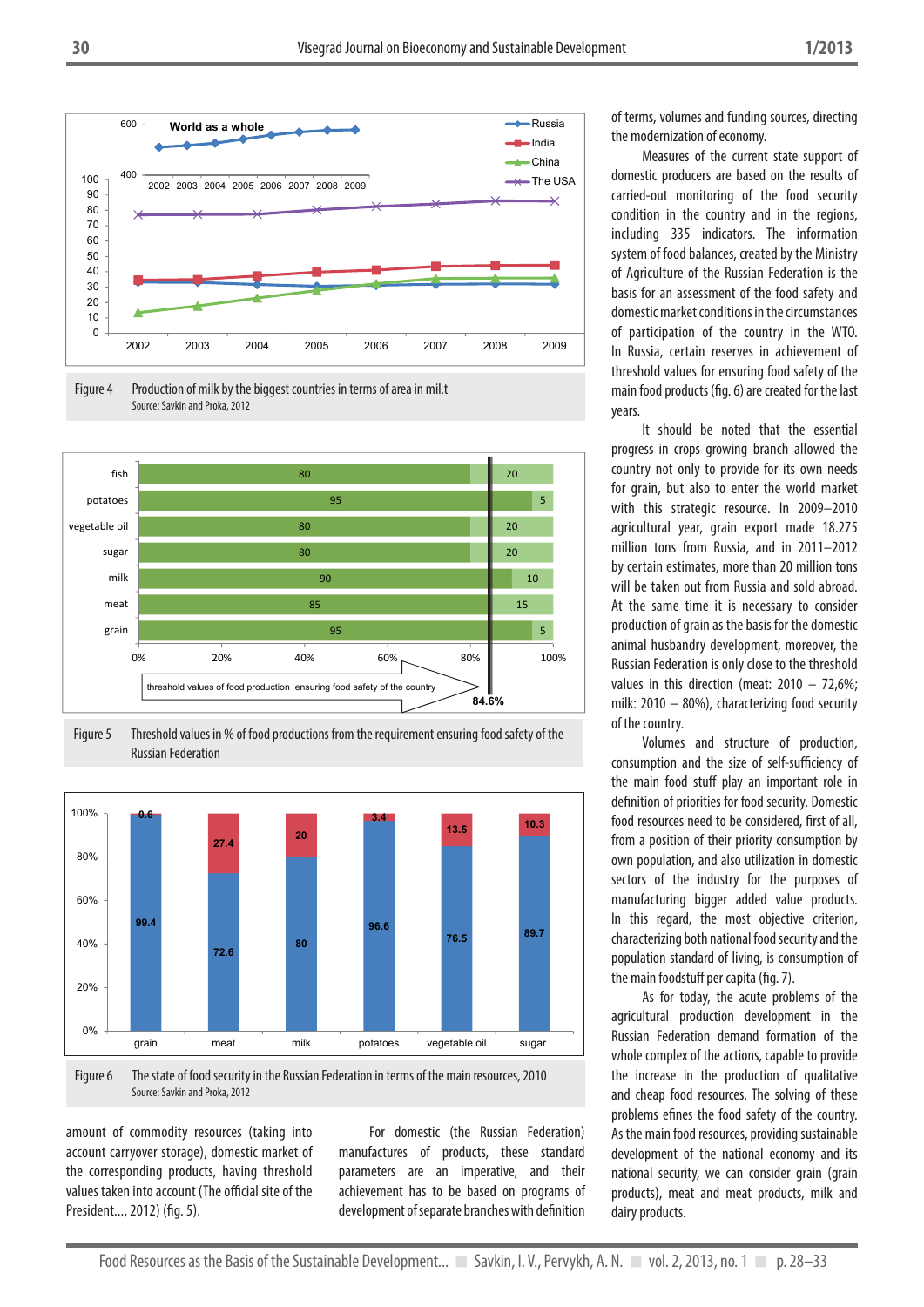

Figure 7 Consumption of the main food per capita in the Russian Federation in kg Source: Savkin and Proka, 2012



Source: Savkin and Proka, 2012

The efficiency of the grain farming in the Russian Federation is defined by territorialeconomic branch division, caused more by climate and environmental conditions (at the expense of an interregional exchange becomes covered to 20–25% of requirement for food and fodder grain). The most important achievement of agrarian and industrial complex of Russia is the implementation of indicators of the Doctrine of food security on main types of plant growing production (in 2011, more than 94 million tons were gathered; the export potential of the country in supply of grain to the world market is restored). Despite an ascending trend of its production dynamics, dependence of production of grain on

weather conditions is observed. Future use of the grain crops is important, except receiving its high croppage (fig. 8).

Production of grain in the country is much higher than its consumption and such positive dynamics stimulates development of other directions of the production, ensuring food safety, such as animal husbandry, deep processing of raw materials. This fact is important also because the food security of the Russian Federation, in our opinion, is necessary to be considered both on nation-wide and regional level, as in the country there is, on one hand, a big differentiation in the range of products, and on the other hand, the need for

alignment of conditions and quality of life of the population of regions.

The current state of the food resources market testifies to low level of self-reliance of the Russian Federation in meat and meat products, milk and dairy products. The import share thus remains quite high. According to "The concept of long-term social and economic development of the Russian Federation till 2020", Russia has to come to the desired level of consumption of meat and meat products only by 2020 (fig. 9).

By separate estimates, the implementation of the program of agricultural development promoted the increase in production of cattle and poultry on slaughter in live weight basis to 11 million tonnes by 2012. In 2011, the number of cattle increased to level of 2010 – by 100 thousand heads for the first time in the last 20 years in Russia.

It is possible to call dairy production one of the three pillars on whom the food security of the countries all over the world including the Russian Federation stands. According to the official data of FAO, milk outputs increase in the world. In Russia in recent years the production of milk was stabilized at the level of 32 million tonnes, thus, however, lagging behind growth rates of the population (fig. 10).

The Russian market of milk and dairy products is not protected against the competition with import. And the offer lags behind the demand, which conducts to constant increase in import of milk. It is important to note that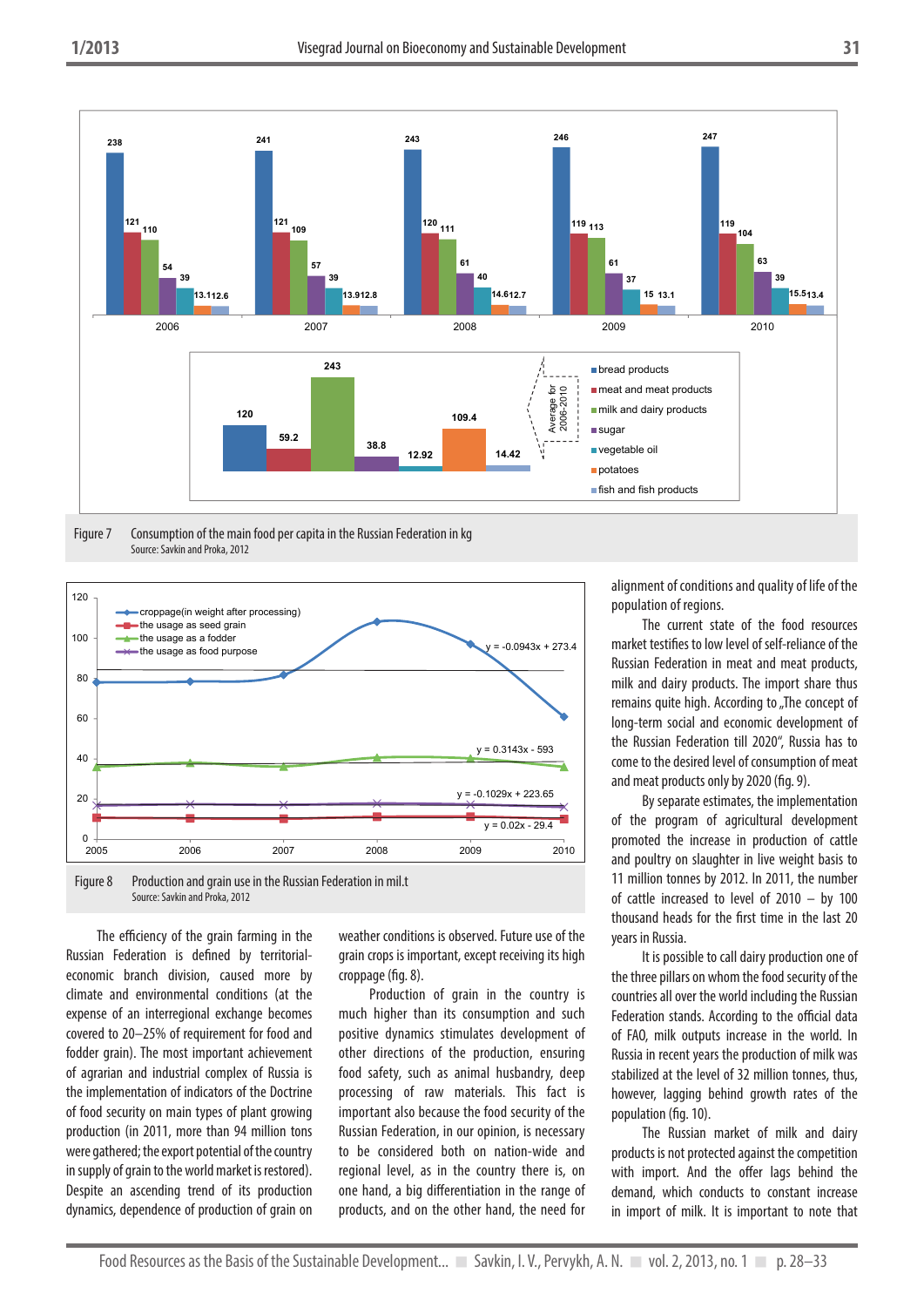

Figure 9 Resources and the usage of meat and meat products in the Russian Federation in thous. t Source: Savkin and Proka, 2012



Figure 10 Resources and the use of milk and dairy products in the Russian Federation in thous. t Source: Savkin and Proka, 2012



Figure 11 Production of the main food resources per capita in the Russian Federation in kg Source: Savkin and Proka, 2012

in 2009, Russia reduced the import volume of dairy products from 18.2% in 2008 to 16.8%. However, in the drought of 2010 in connection with the decrease in outputs of milk and the price advance, there was the growth of the import volumes (especially powdered milk) to 20%, which increased the gap between the actual and threshold value of food security in milk.

Positive shifts are not observed by the types of dairy production. So the self-reliance structure production differs in heterogeneity in various segments of the dairy market. The highest share of self-reliance for Russian people is in the whole-milk production segment (drinking milk and drinking sour-milk products, including sour cream) where the big share of crude commodity milk (70%) is spent. Other 30% of crude milk is distributed between producers of cheese, oil, milk-powder and concentrated milk. It is obvious that import compensates the deficiency in these markets.

The reduction of dairy herd number and low milk yields is the damper for the increase of dairy production in comparison with the worldwide average values. The solution of this problem is possible only through the mechanism of the state support (federal and regional level) of this branch, which is carried out today in the following directions:

- $\Box$  granting subsidy for acquisition of breeding and commodity cattle, the equipment and machines for livestock farms, and also the equipment and machines for the packer branch houses;
- $\Box$  granting subsidy for construction, reconstruction or modernization of livestock farms and for the packer branch houses;
- $\Box$  granting subsidy for construction of livestock farms infrastructure and for the packer branch houses.

The food security of the country is caused by an imperative demand of structural shifts of economy in the direction of domestic producers support for the purpose of ensuring internal requirements for food and for creating the decent social standard of living (basic production per capita). The reality testifies about increase of the domestic producer role in providing citizens of the Russian Federation with food resources; however, there is low per capita production of livestock products (fig. 11)

### **Conclusion**

Based on the above-mentioned, it should be noted that in the conditions of world economy globalization, Russia needs to significantly